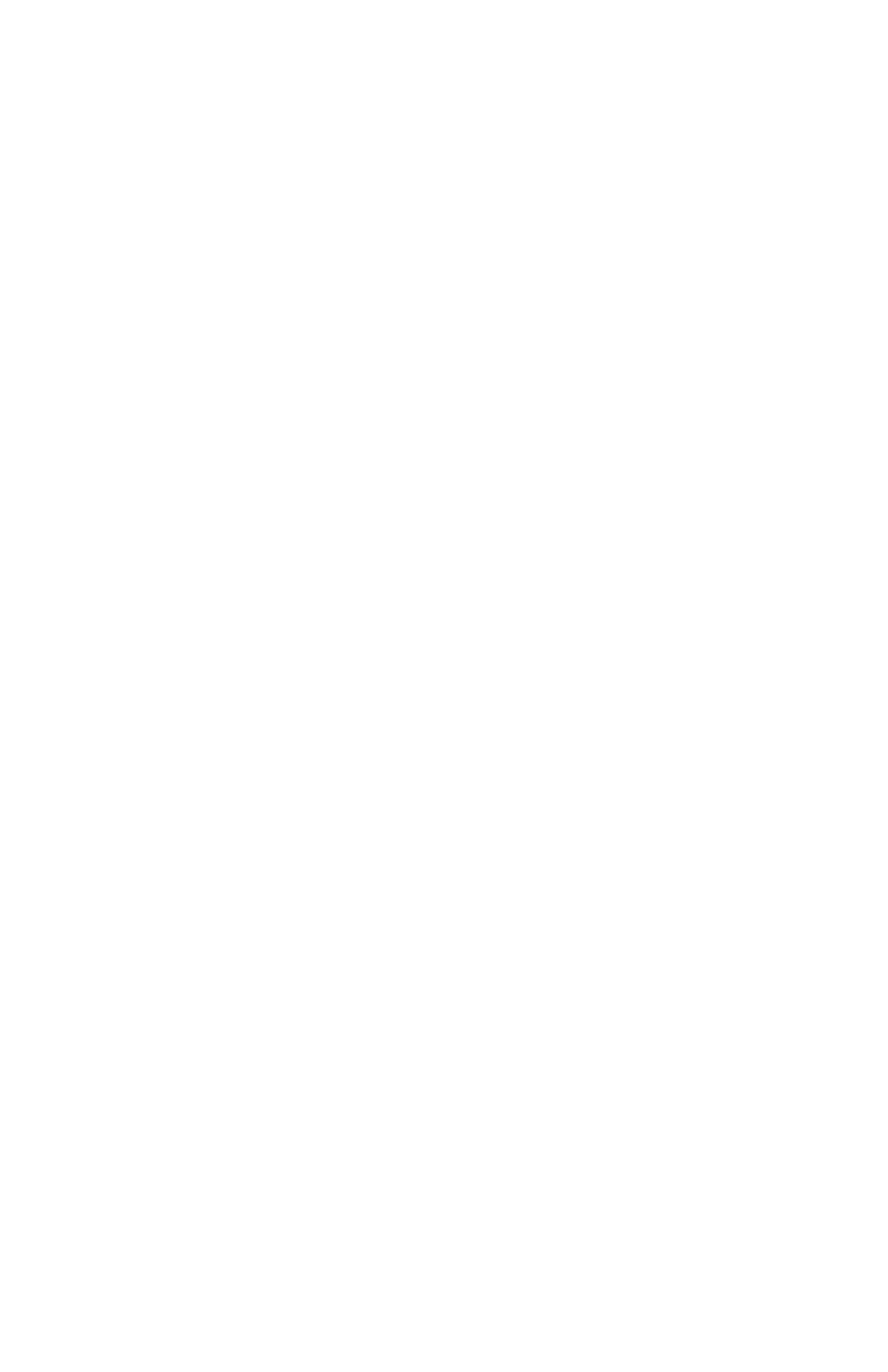### **UCSF School of Medicine Teaching Awards to be presented this evening:**

Special Recognition Teaching Awards

Charlotte C. Baer Memorial Award

Maxine Papadakis Awards for Faculty Professionalism and Respect

Henry J. Kaiser Awards for Excellence in Teaching

Bridges Curriculum - Foundations 1 and 2 Teaching Awards

Including acknowledgments for: Inquiry Mentor of the Year Awards Teach for UCSF Certificate Program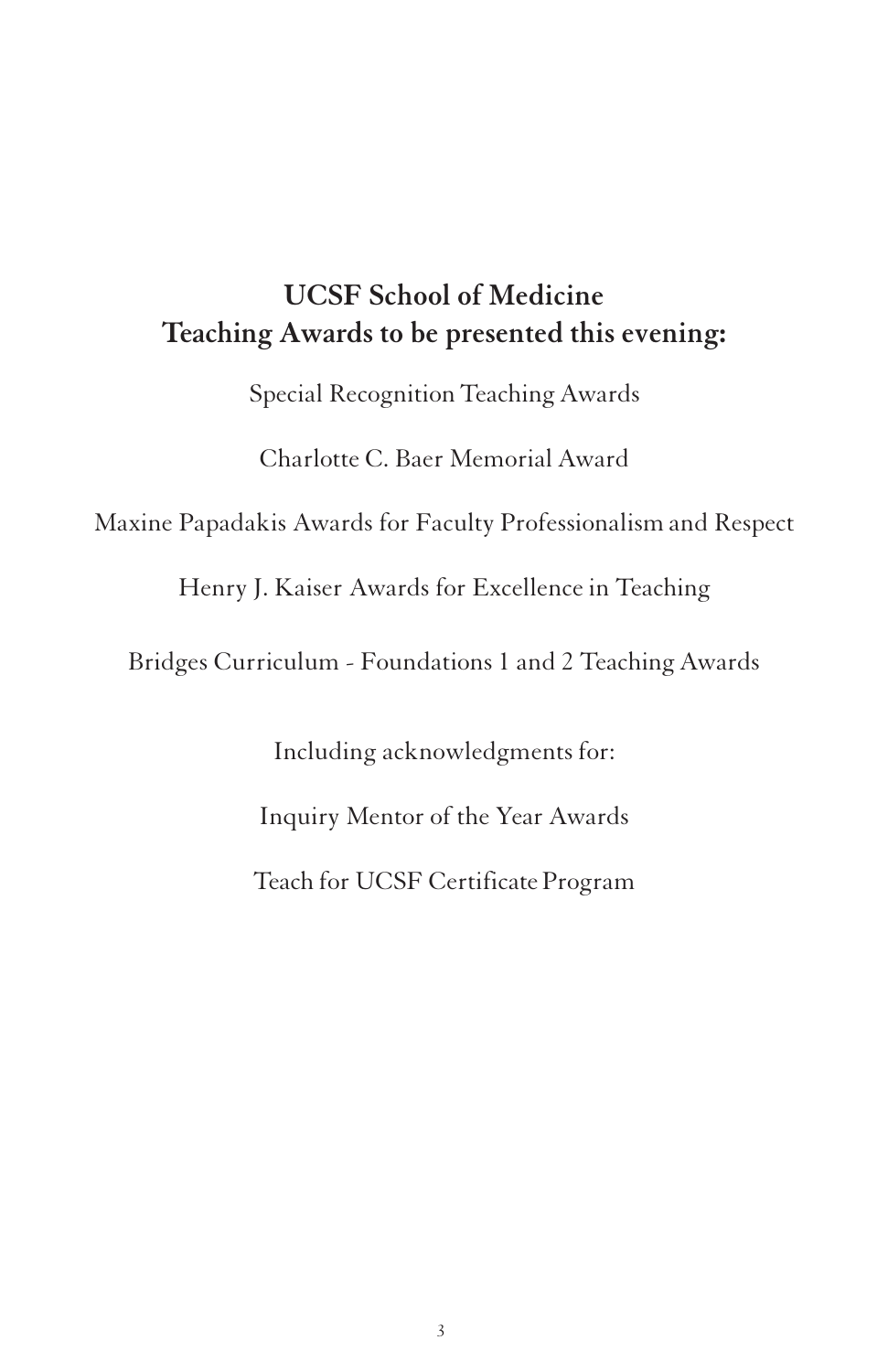## EVENT PROGRAM

#### **Welcome**

#### **Presenter: Catherine R. Lucey, MD, MACP**

Executive Vice Dean Vice Dean forEducation Professor Department of Medicine

#### **Special Recognition Teaching Awards Presenter: Brian W. Lin, MD, FACEP**

Chair, Volunteer Clinical Professors Advisory Board Assistant Clinical Professor (Volunteer) Department of Emergency Medicine

#### **Charlotte C. Baer Memorial Award Presenter: Brian W. Lin, MD, FACEP**

Chair, Volunteer Clinical Professors Advisory Board Assistant Clinical Professor (Volunteer) Department of Emergency Medicine

### **Maxine Papadakis Awards for Faculty Professionalism and Respect Presenter: Catherine R. Lucey, MD, MACP**

Executive Vice Dean Vice Dean for Education Professor Department of Medicine

### **Henry J. Kaiser Awards for Excellence in Teaching Presenter: Andrew Goldberg, MD, MSCE, FACS**

Professor and Vice Chair Department of Otolaryngology – Head and Neck Surgery Director, Division of Rhinology and Sinus Surgery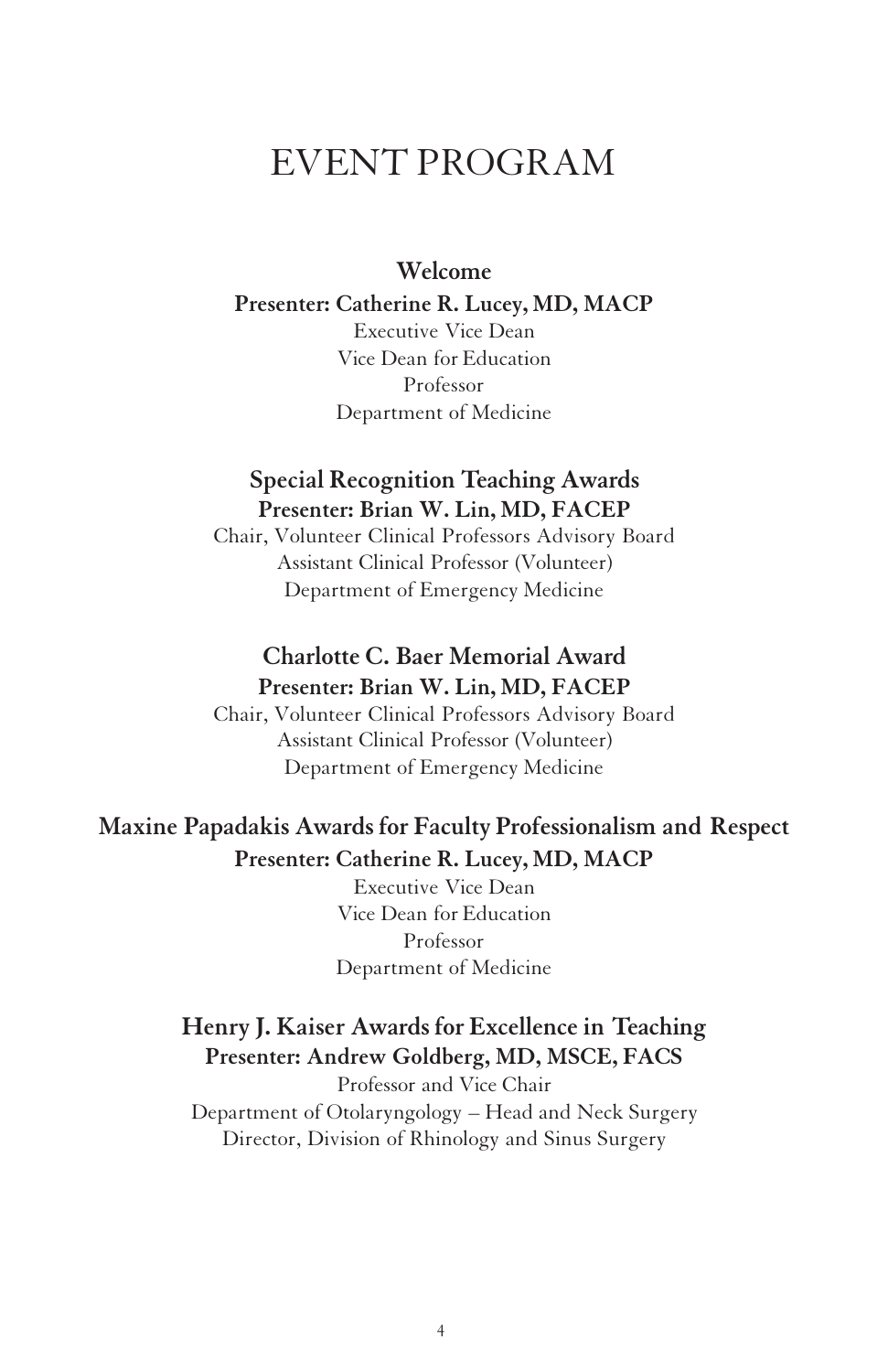#### **Bridges Curriculum – Foundations 1 and 2 Teaching Awards Presenter: John A. Davis, PhD, MD**

Associate Dean for Curriculum Interim Associate Dean for Students Professor Department of Medicine

#### Inquiry **Mentor of the Year Awards – Acknowledgment Presenter: Catherine R. Lucey, MD, MACP**

Executive Vice Dean Vice Dean for Education Professor Department of Medicine

### **Teach for UCSF Certificate Program – Acknowledgment Presenter: Patricia S. O'Sullivan, EdD**

Director, Education Research and Faculty Development at UCSF Center for Faculty Educators Endowed Chair in Surgical Education Professor Departments of Medicine and Surgery

#### **Closing**

#### **Presenter: Catherine R. Lucey, MD, MACP**

Executive Vice Dean Vice Dean for Education Professor Department of Medicine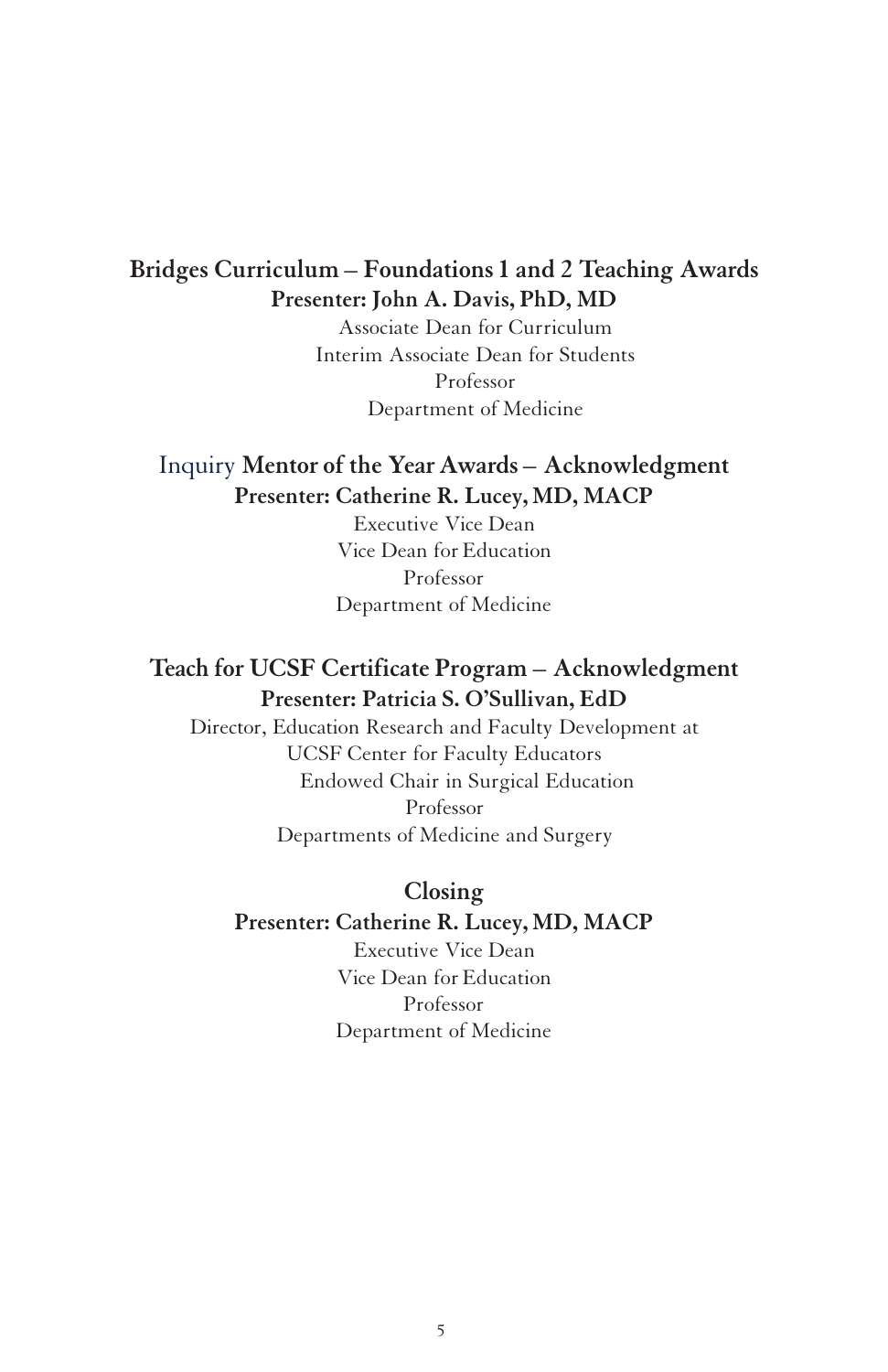# **Special Recognition Teaching Awards**

Volunteer Clinical Professors (VCP) play a significant role in advancing UCSF's mission to transform health care. The Special Recognition Teaching Awards are presented to volunteer clinical professors that have made significant contributions through excellence in teaching and in the field of medicine.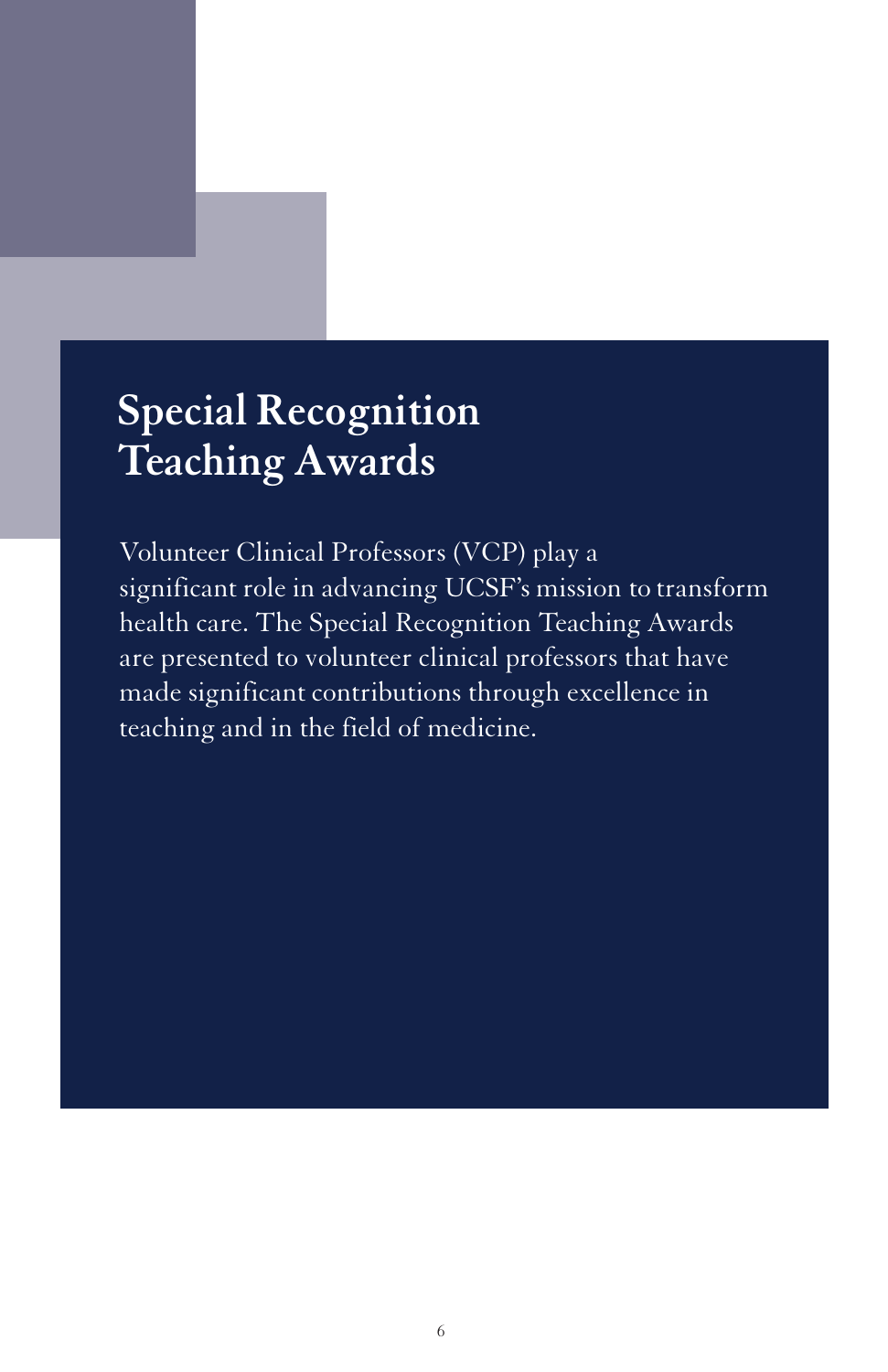*Presenter: Brian W. Lin, MD, FACEP Chair, Volunteer Clinical Professors Advisory Board Assistant Clinical Professor (Volunteer), Department of Emergency Medicine*

*Special Recognition Teaching Awards Recipients*



**Steven J. Holtz, MD, FAAN** Department of Neurology



**Richard L. Oken, MD, FAAP** Department of Pediatrics



**Raymond Zablotny, MD** Department of Psychiatry and Behavioral Sciences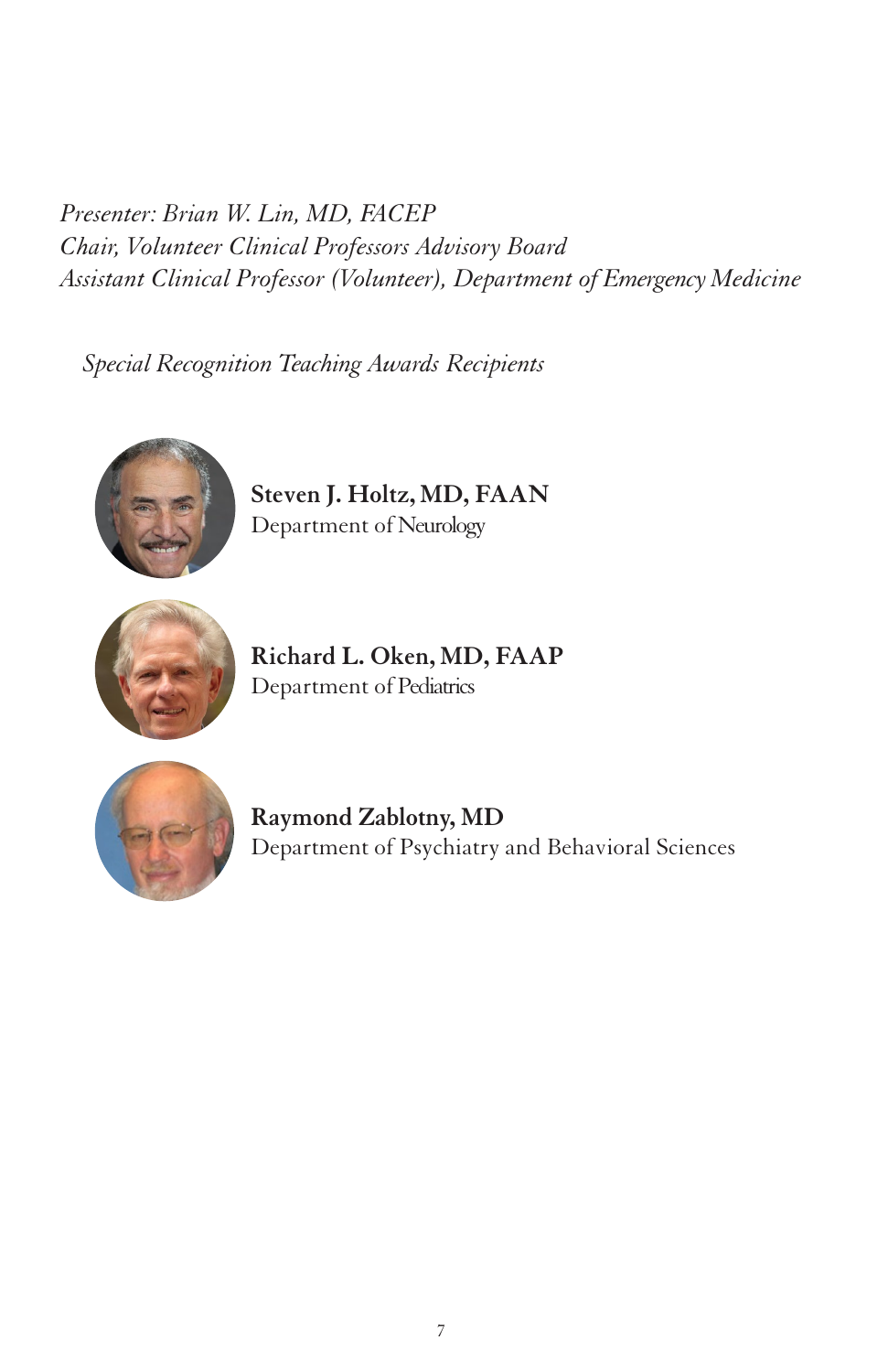## **Charlotte C. Baer Memorial Award**

The Charlotte C. Baer Memorial Award is presented annually to a volunteer clinical professor of the School of Medicine in recognition of distinguished service. This award is named in honor of Dr. Charlotte C. Baer(1908- 1973), who was a practicing internist in San Francisco and a volunteer clinical professor for almost 30 years.

Dr. Baer was an outstanding clinician with exceptional humanistic qualities who served as a role model and teacher to hundreds of our students and residents. Access [biography on Dr. Charlotte C.](https://meded.ucsf.edu/faculty-educators/recognition-and-awards/distinguished-teaching-awards/recognition-awards-volunteer-clinical-professors#Biography-of-Charlotte-C-Baer-MD-October-11-1908--August-15-1973) Baer.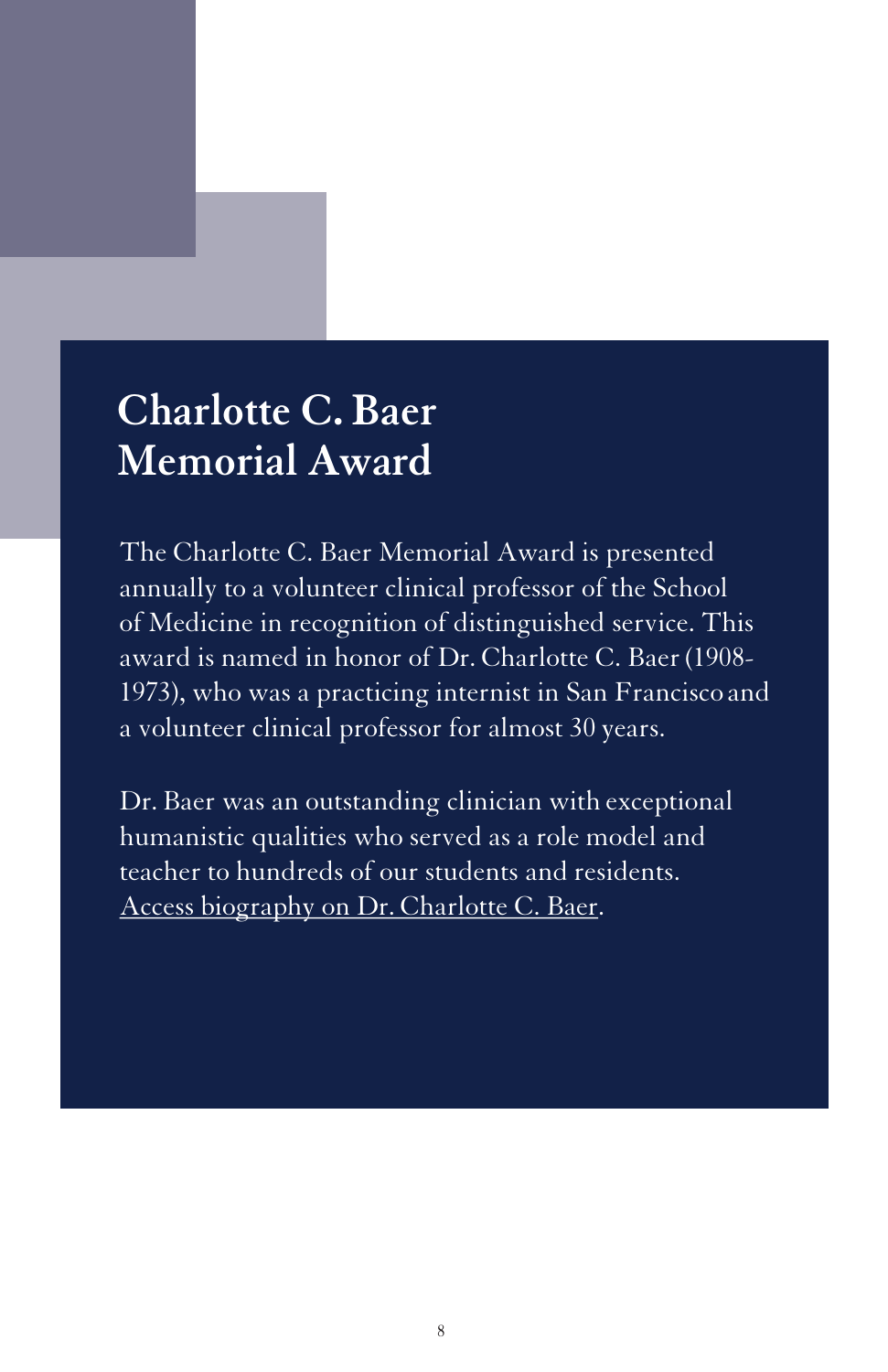*Presenter: Brian W. Lin, MD, FACEP Chair, Volunteer Clinical Professors Advisory Board Assistant Clinical Professor (Volunteer), Department of Emergency Medicine*

*Charlotte C. Baer Memorial AwardRecipient*



**Roger J. Pitzen, MD** Department of Family and Community Medicine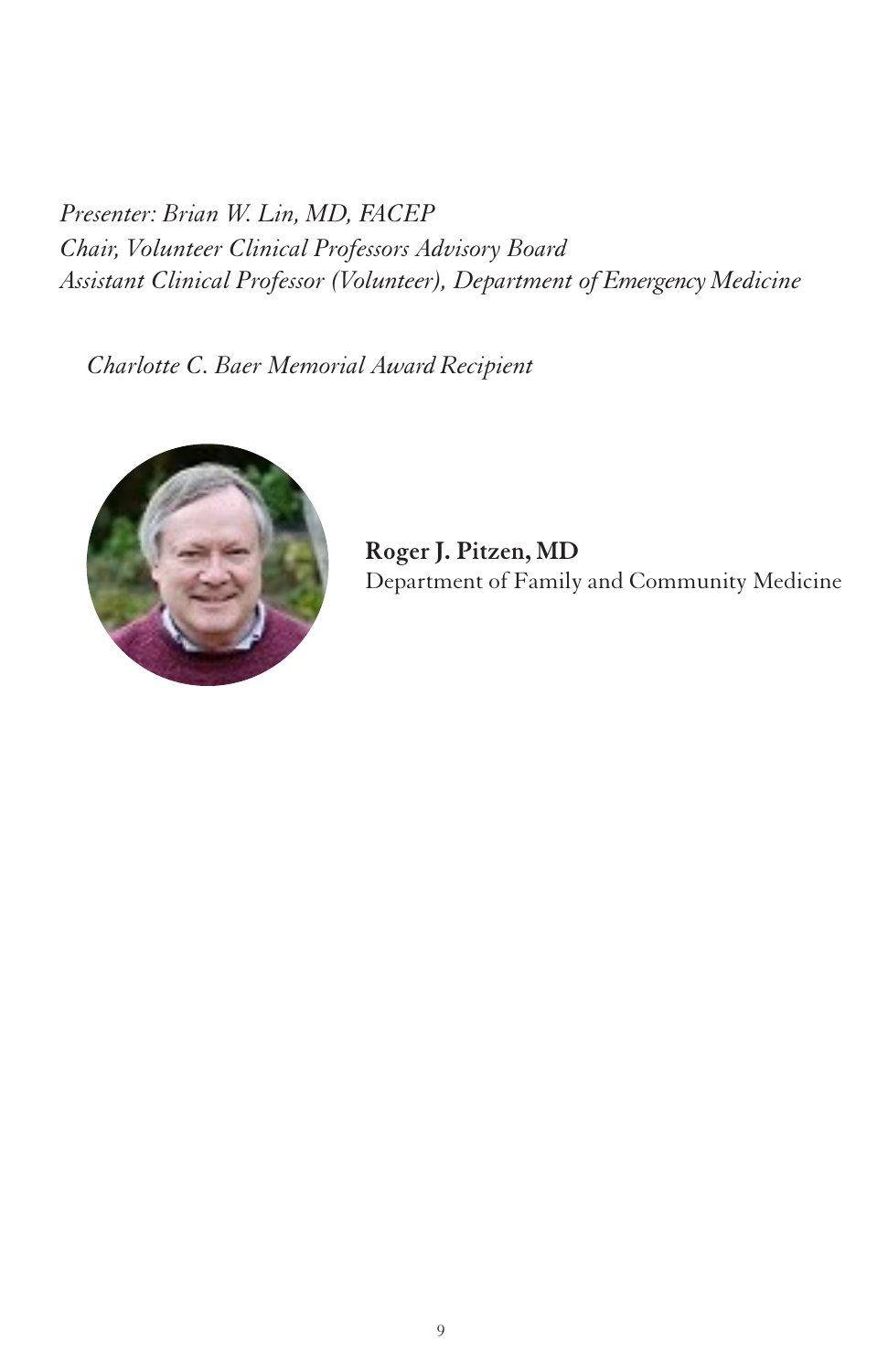# **Maxine Papadakis Awardsfor Faculty Professionalism and Respect**

The Maxine Papadakis Awards for Faculty Professionalism and Respect advance UCSF values in medical education. These awards recognize faculty who are exemplars in treating students and all others in the clinical environment with professionalism, courtesy and respect.

Dr. Papadakis is Professor Emeritus who retired in 2016 as Associate Dean for Students at UCSF School of Medicine. It was Dr. Papadakis' work that led to the "respect" questions on the student evaluations of faculty.

We celebrate the faculty teachers in the core clinical rotations who are honored with these awards, as they significantly impact the clinical learning climate for our students.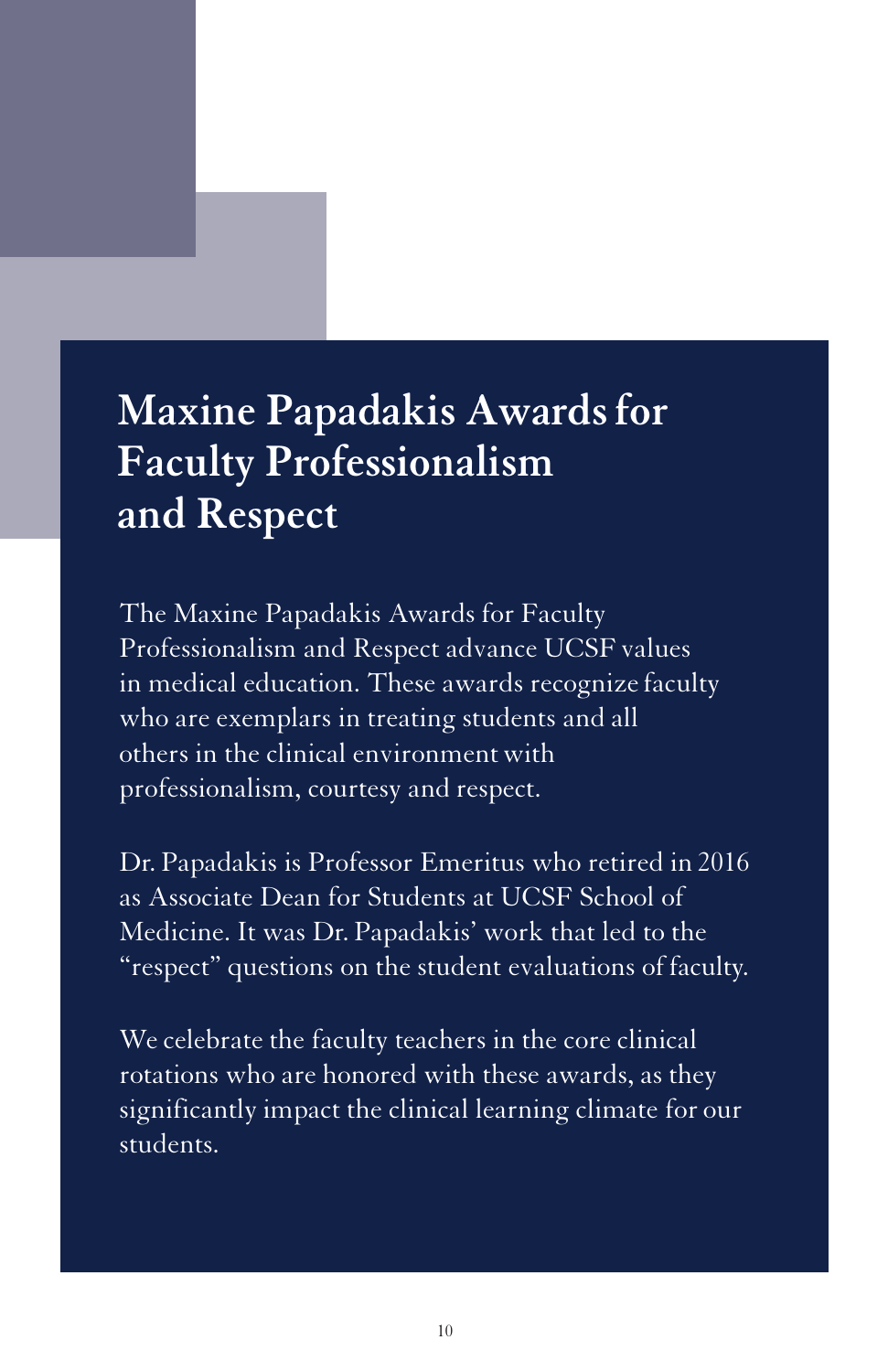*Presenter: Catherine R. Lucey, MD, MACP Executive Vice Dean, Vice Dean for Education Professor, Department of Medicine*

*Maxine Papadakis Awards for Faculty Professionalism and Respect Recipients*



**Eddie Cruz-Romero, MD** Department of Pediatrics



**Carter Lebares, MD** Department of Surgery



**Anthony Mrgudich, MD** Department of Family and Community Medicine



**Peter Ureste, MD** Department of Psychiatry and Behavioral Sciences



**Heather Whelan, MD, MSc** Department of Medicine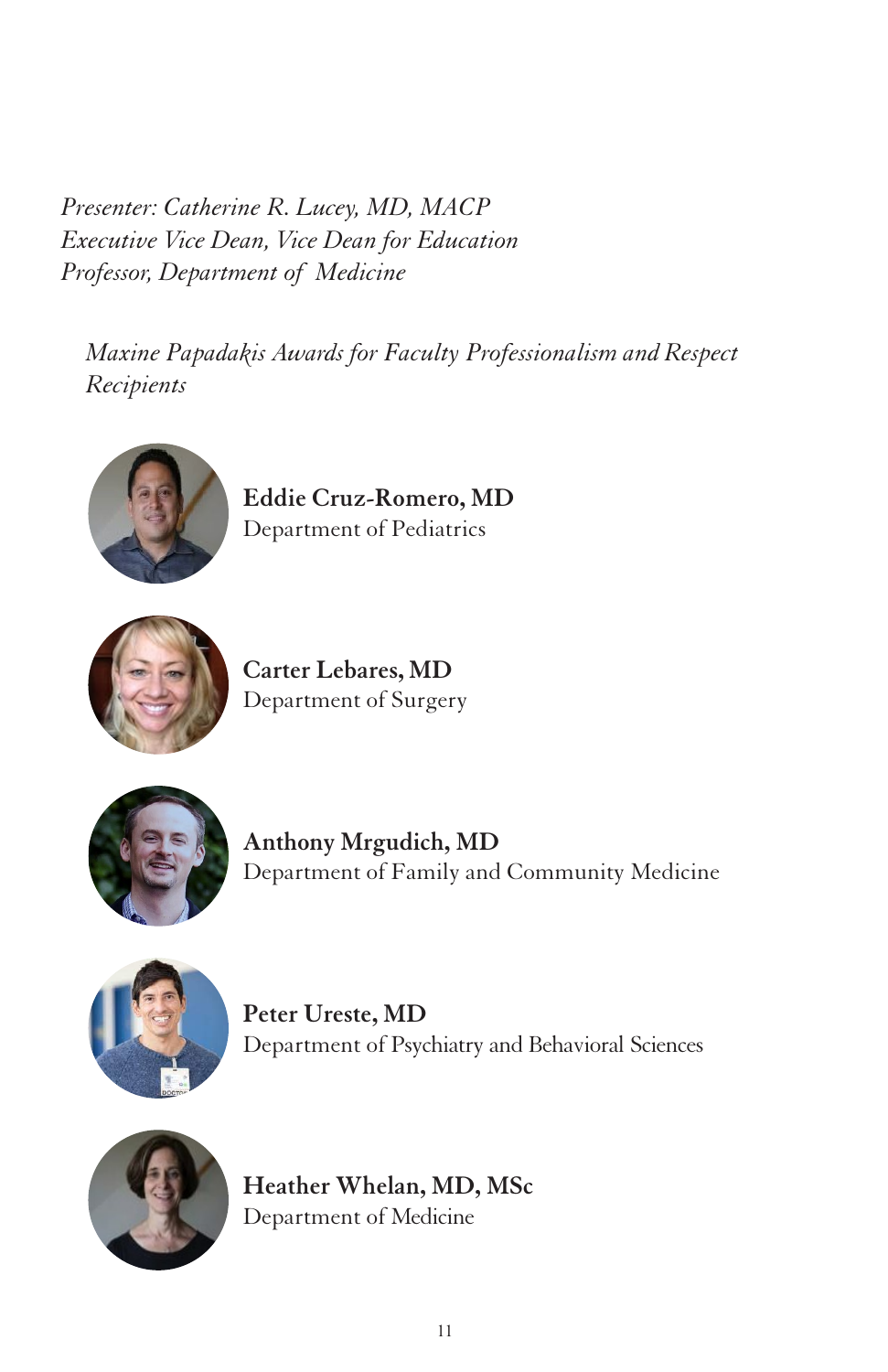# **Henry J. Kaiser Awardsfor Excellence in Teaching**

The Henry J. Kaiser Awards for Excellence in Teaching were established in 1969 with funds provided by the Henry J. Kaiser Family Foundation. They bestow significant academic distinction, as well as a small monetary award for the recipients. Faculty members who teach medical students or residents are eligible for nomination, and only medical students and residents can make nominations. This year we celebrate the recipients of the Kaiser awards in five categories, including the award recipient from Fresno Medical Education Program.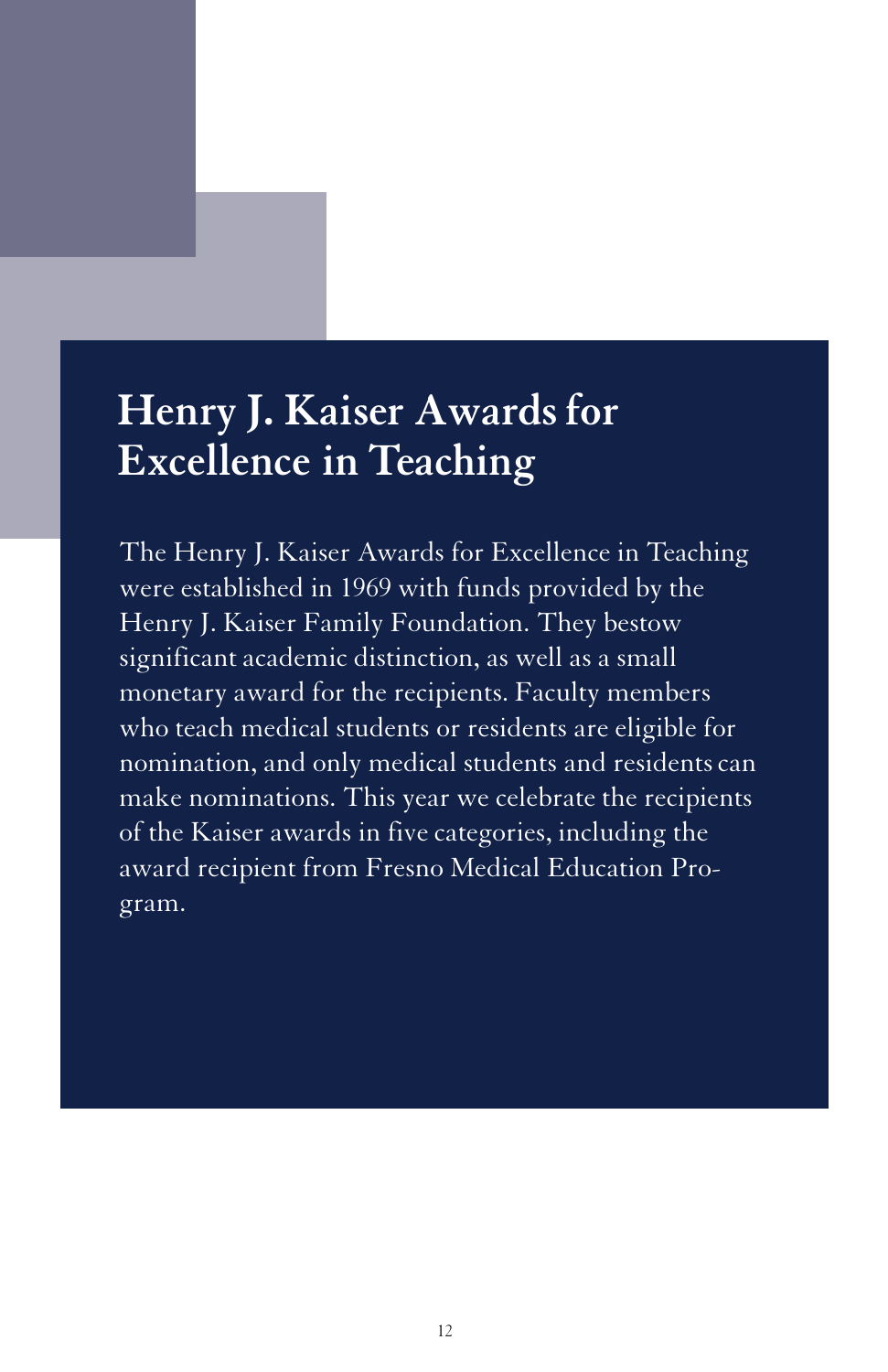*Presenter: Andrew Goldberg, MD, MSCE, FACS Professor and Vice Chair Department of Otolaryngology – Head and Neck Surgery Director, Division of Rhinology and Sinus Surgery*

*Henry J. Kaiser Awards for Excellence in Teaching Recipients*



*Excellence in the Fresno Medical EducationProgram:* **Mohammed Sani Bukari, MD** Department of Medicine



*Excellence in Inpatient Care Setting:* **Rabih Geha, MD** Department of Medicine



*Excellence for Volunteer Clinical Professor (VCP):* **Michael S. Hong , MD** Department of Surgery



*Excellence in Classroom Setting:* **Igor Mitrovic,MD** Department of Physiology



*Excellence in Ambulatory Care Setting:* **Gerami Seitzman,MD** Department of Ophthalmology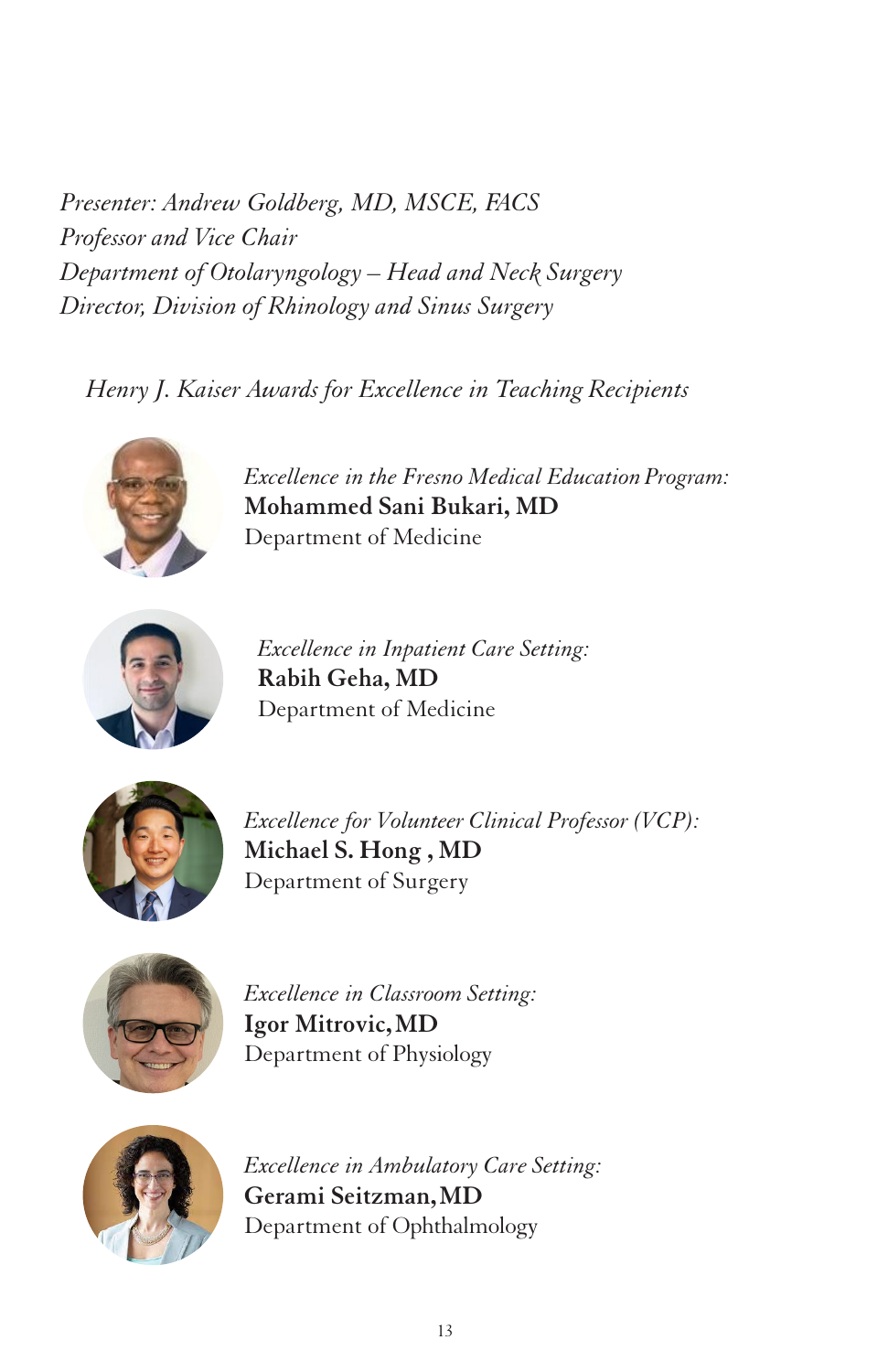# **Bridges Curriculum – Foundations 1 and 2 Teaching Awards**

The Bridges Curriculum - Foundations 1 and 2 Teaching Awards recognize excellence in medical student teaching during the Foundations 1 (F1) and Foundations 2 (F2) phases of the Bridges Curriculum.

A selection committee comprised of first- and second-year medical students select the award recipients from the pool of instructors nominated by medical students in F1 and F2.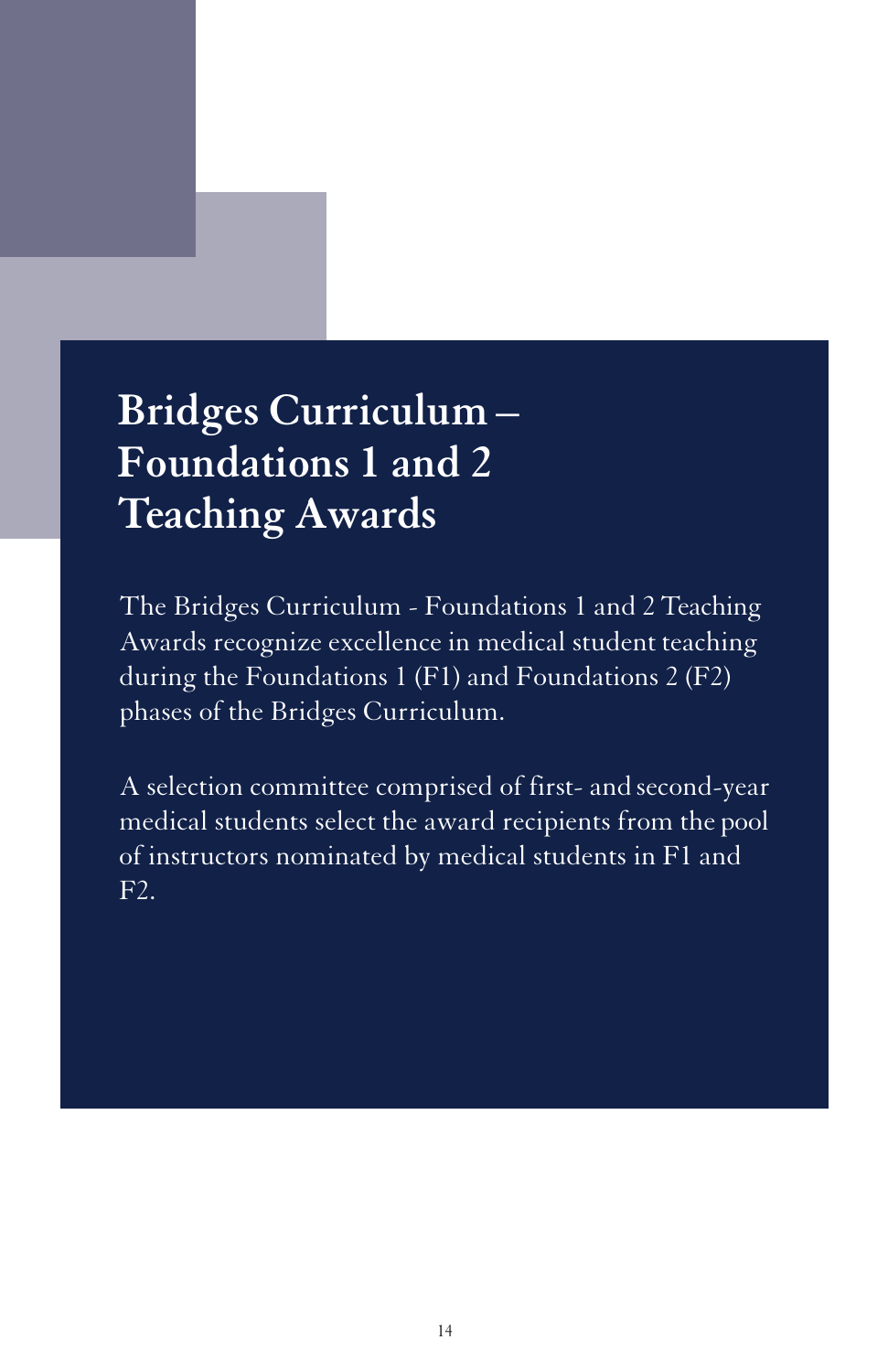*Presenter: John A. Davis, PhD, MD Associate Dean for Curriculum, Interim Associate Dean for Students Professor, Department of Medicine*

*Bridges Curriculum – Foundations 1 and 2 Teaching Awards Recipients*



*Outstanding Coach:* **Naomi Anker, MD** Department of Medicine



*Excellence in Innovative Teaching Modalities:* **Melissa Bachhuber, MD** Department of Medicine



*Excellence in Small Group Instruction by Faculty:* **Christopher Bowman, MD, PhD** Department of Pathology



*Commitment to Teaching:* **Sam Brondfield, MD, MAEd** Department of Medicine



*Outstanding Lecture – Lifetime Achievement Award:* **Justin Bullock, MD,MPH** Department of Medicine

*. . .Continued on next page*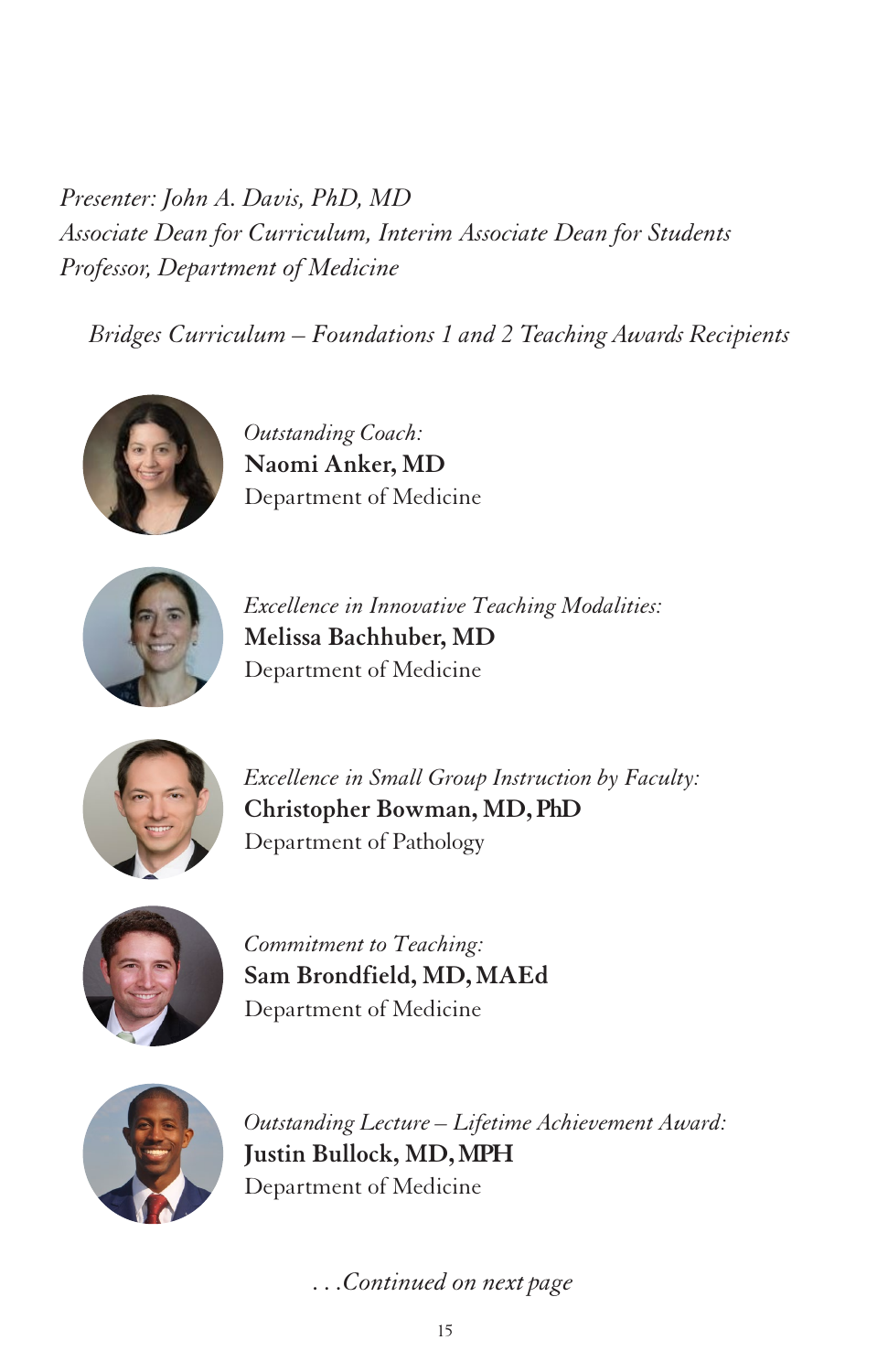**Bridges Curriculum – Foundations 1 and 2 Teaching Awards** *(continued)*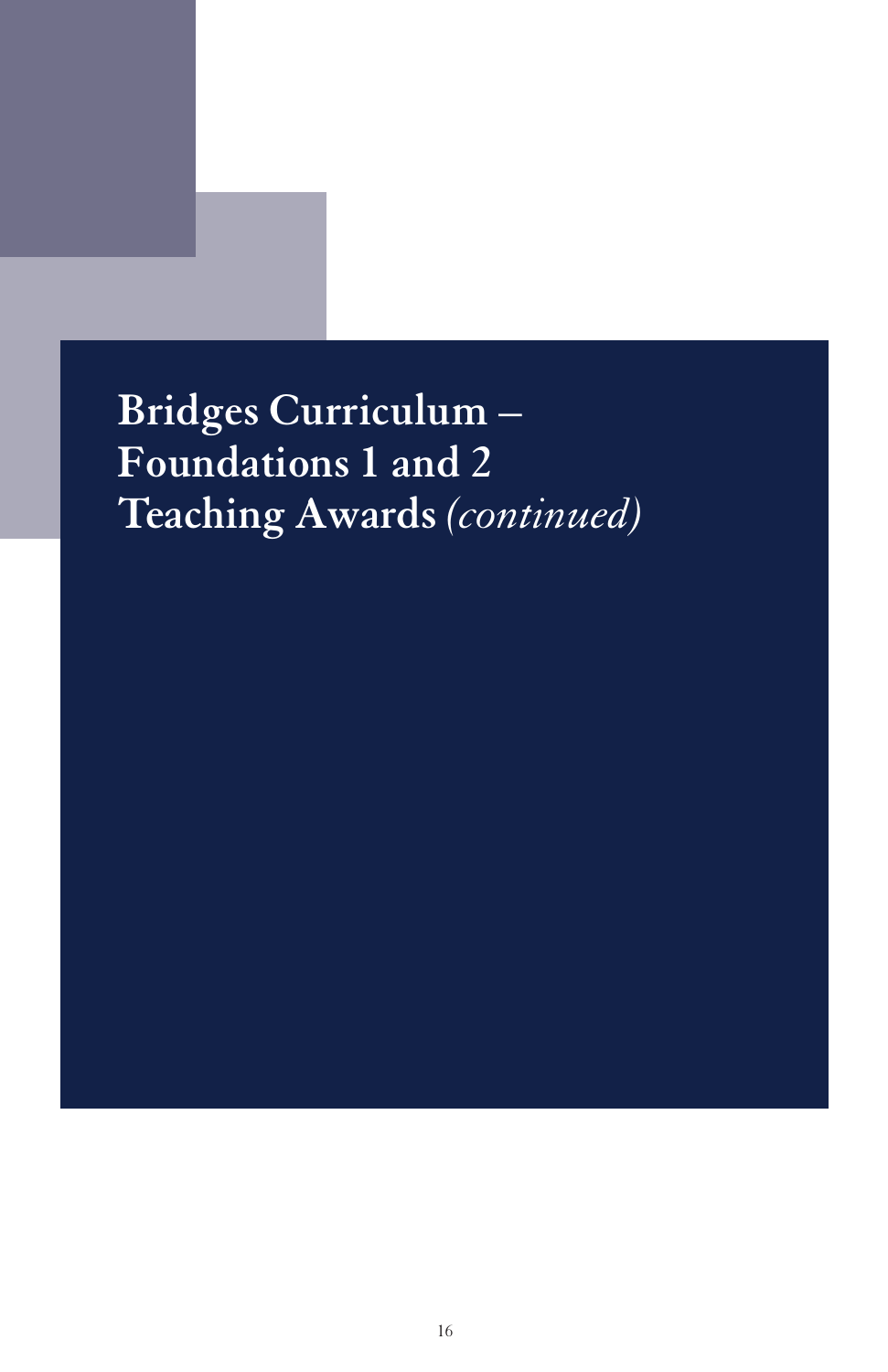*Presenter: John A. Davis, PhD, MD Associate Dean for Curriculum, Interim Associate Dean for Students Professor, Department of Medicine*

*Bridges Curriculum – Foundations 1 and 2 Teaching Awards Recipients*



*Outstanding Lecture Series:* **Ari Molofsky, MD, PhD** Department of Laboratory Medicine



*Inspirational Teaching:* **Leticia Rolón, MD** Department of Medicine



*Excellence in Small Group Instruction by Student Instructor:* **Leena Suleiman, MD** Department of Neurology



*Recognition Award:* **Lauro Nathaniel Avalos** *Class of 2023*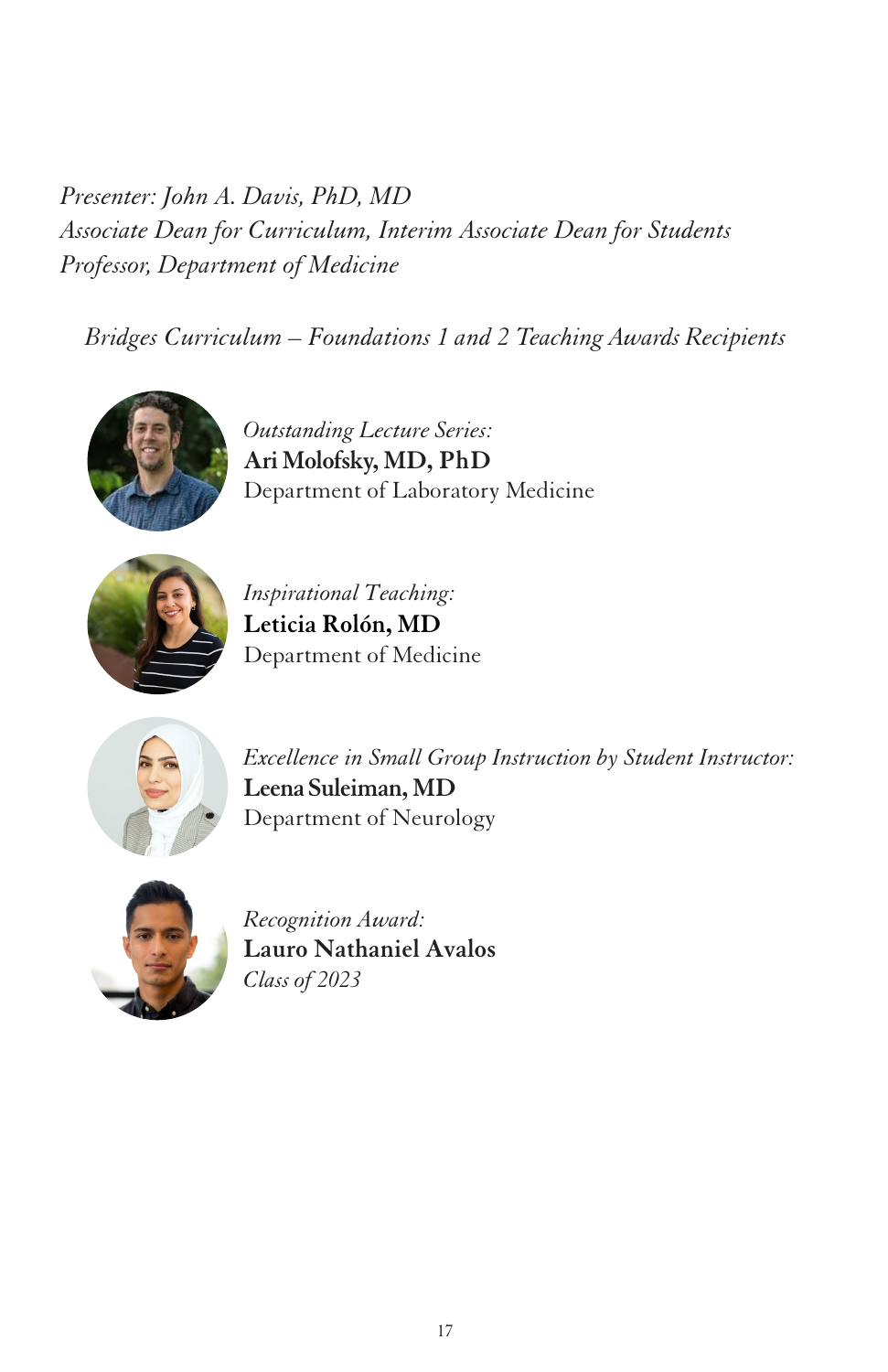# **Inquiry Mentor of the Year Award – Acknowledgment**

The Inquiry Mentor of the Year Award was presented to five winners earlier this year, during the 2021 Spring Inquiry Symposium. This award honors the mentors' commitment and dedication to nurture leaders, innovators, advocates, and researchers at UCSF.

A strong mentor is the key to a successful and satisfying legacy experience. The candidates for the Inquiry Mentor of the Year Award were nominated by their mentees, and the winners are selected by the Inquiry Funding Office Directors.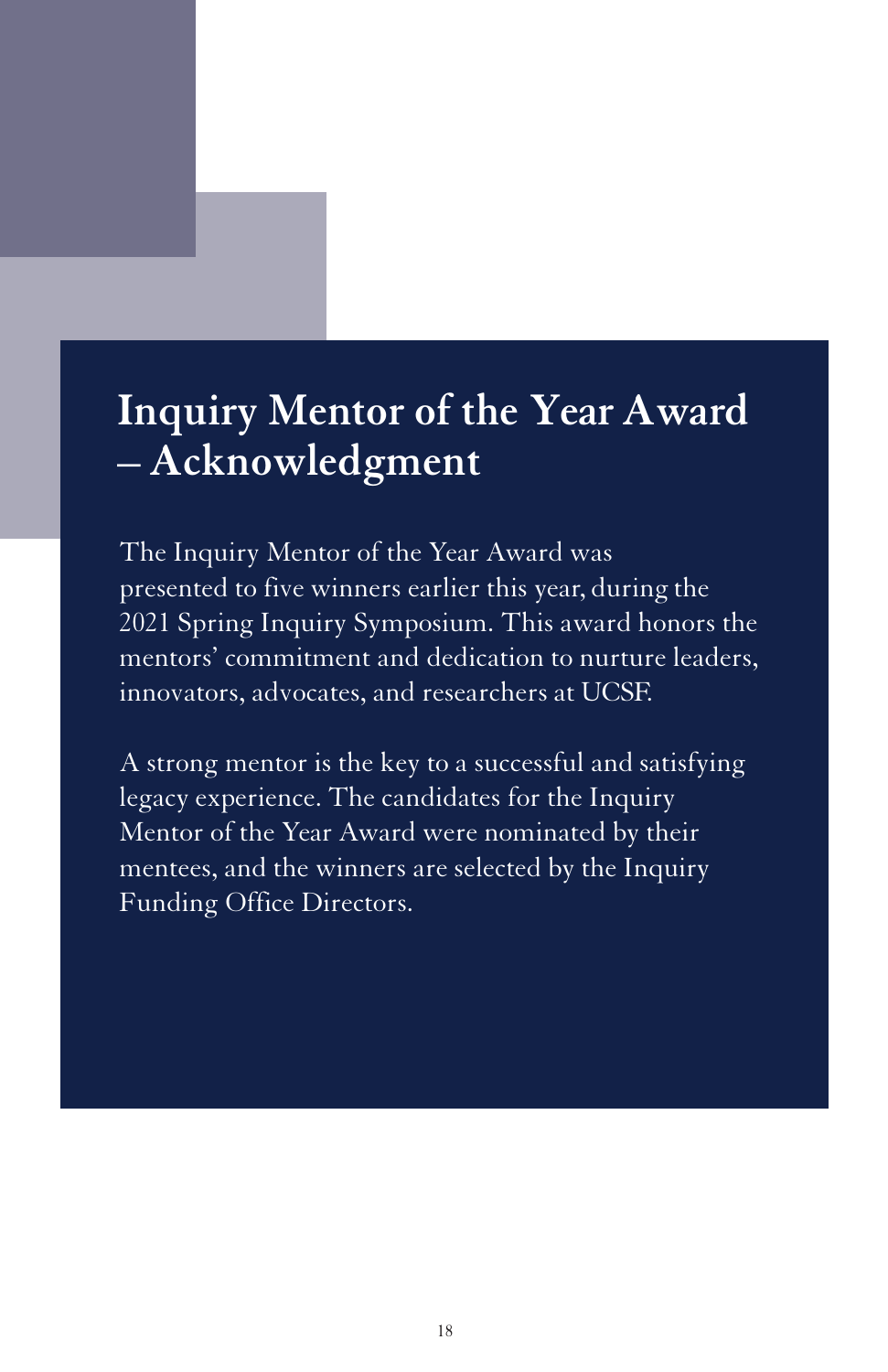*Presenter: Catherine R. Lucey, MD, MACP Executive Vice Dean, Vice Dean for Education Professor, Department of Medicine*

*Inquiry Mentor of the Year Award Recipients*



**Lindsay Hampson, MD,MAS** Department of Urology



**Jennifer Lai, MD,MBA** Department of Medicine



**Michael Lipnick, MD** Department of Anesthesia and Perioperative Care



**Michael Matthay, MD** Department of Medicine



**Gabriel Sarah, MD** Department of Anesthesia and Perioperative Care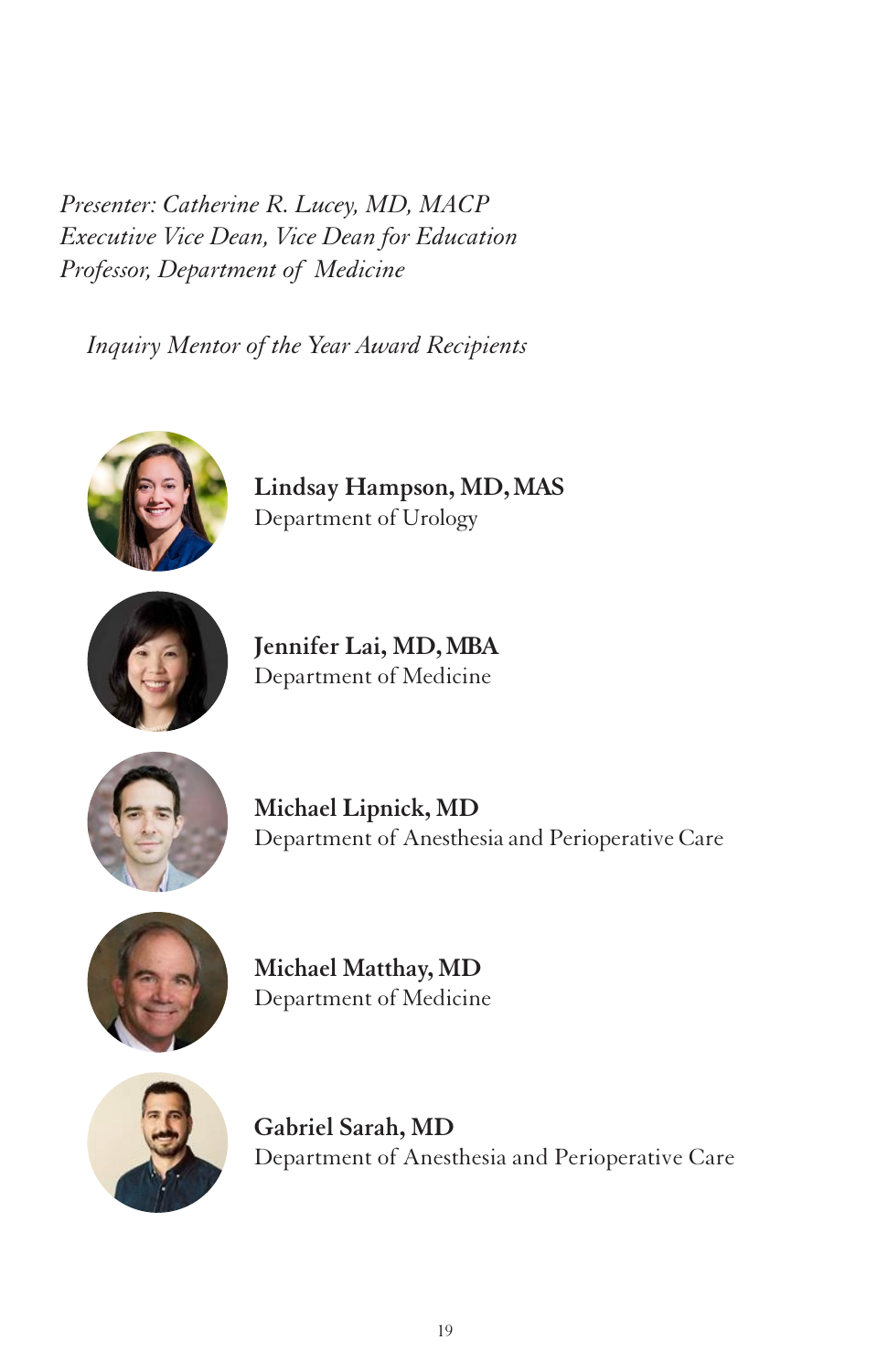# **Teach for UCSF Certificate Program – Acknowledgment**

Teach for UCSF is a program of the Center for Faculty Educators that creates defined educational paths based on specific sets of free workshops, ranging from 20 to 35 hours of instruction per certificate, plus individual assessments during each workshop. Individuals develop focused teaching skills in any of seven tracks. The program is popular with faculty, residents, fellows, and volunteer professors at UCSF and at affiliated institutions.

There are over 2500 individuals enrolled, and at least half [are enrolled in more than one certificate. For more](http://tiny.ucsf.edu/T4UCSF) information, see: http://tiny.ucsf.edu/T4UCSF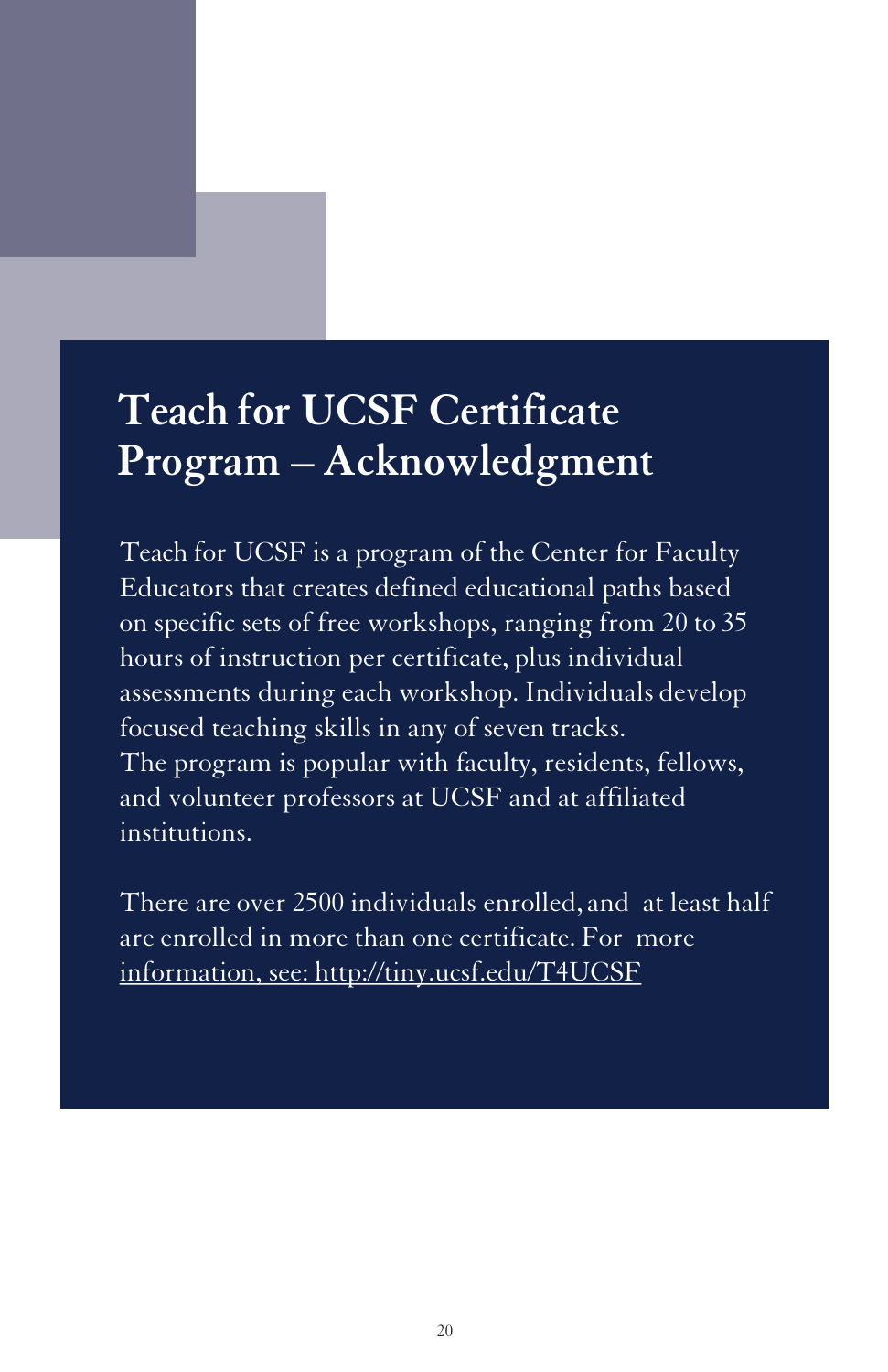*Presenter: Patricia S. O'Sullivan, EdD Director, Education Research and Faculty Development at UCSF Center for Faculty Educators Endowed Chair of SurgicalEducation Professor, Departments of Medicine and Surgery*

### **Certificate in Clinical Teaching: Nine Workshops, 20 Hours of Instruction**

Adelaida Alfiler, MD, Family and Community Medicine \* Noriko Anderson, MD, MPH, Neurology \* Sara Bakhtary, MD, BA, Laboratory Medicine \* Thomas Baudendistel, MD, Medicine \* Leslea Brickner, MD, Medicine \* Randi Camicia, PharmD, Clinical Pharmacy \* Stephanie Cardoos, PhD, Psychiatry and Behavioral Sciences \* Lauren Chalwell, MD, Emergency Medicine \* Aileen Chang, MD, Dermatology \* Stephanie Conner, MD, Medicine \* Katherine Dewey, PharmD, Pharmacy \* Ozge Dogan, MD, Pediatrics \* Martha Elster, MD, Pediatrics \* Roy Eyal, MD, Psychiatry and Behavioral Sciences \* Sarah French, MD, Medicine \* Karthik Ganapathi, MD, PhD, Laboratory Medicine \* Melissa Gerdes, MD, Family and Community Medicine \* Seanna Grob, MD, Ophthalmology \* Kali Hockett, MD, Pediatrics-Fresno \* Kensho Iwanaga, MD, MS, Pediatrics \* William Jacobson, DMD, MPH, School of Dentistry \* Christine Ju, MD, Emergency Medicine \* Stephanie Komura, PharmD, Clinical Pharmacy \* Pramita Kuruvilla, MD, Medicine \* Andrew Lau, PharmD, Clinical Pharmacy \* Ingrid Lim, MD, Emergency Medicine \* Steven Lin, DDS, School of Dentistry \* Jessica Liu, MD, Medicine \* Mary Lohman, MD, Dermatology \* Rebecca McEntee, MD, Family and Community Medicine \* Betty Ng, FNP \* Krista Odden, MS, RN, School of Nursing \* Marina Padilla-Millan, MS \* Nadine Pardee, MD, Medicine \* Mary Petrofsky, NP, MSN, Medicine \* Seema Policepatil, MD, Medicine-Fresno \* Velummylum Prabaharan, MD, Family and Community Medicine \* James Reich, MD, MPH, Psychiatry and Behavioral Sciences

*. . .Continued on next page*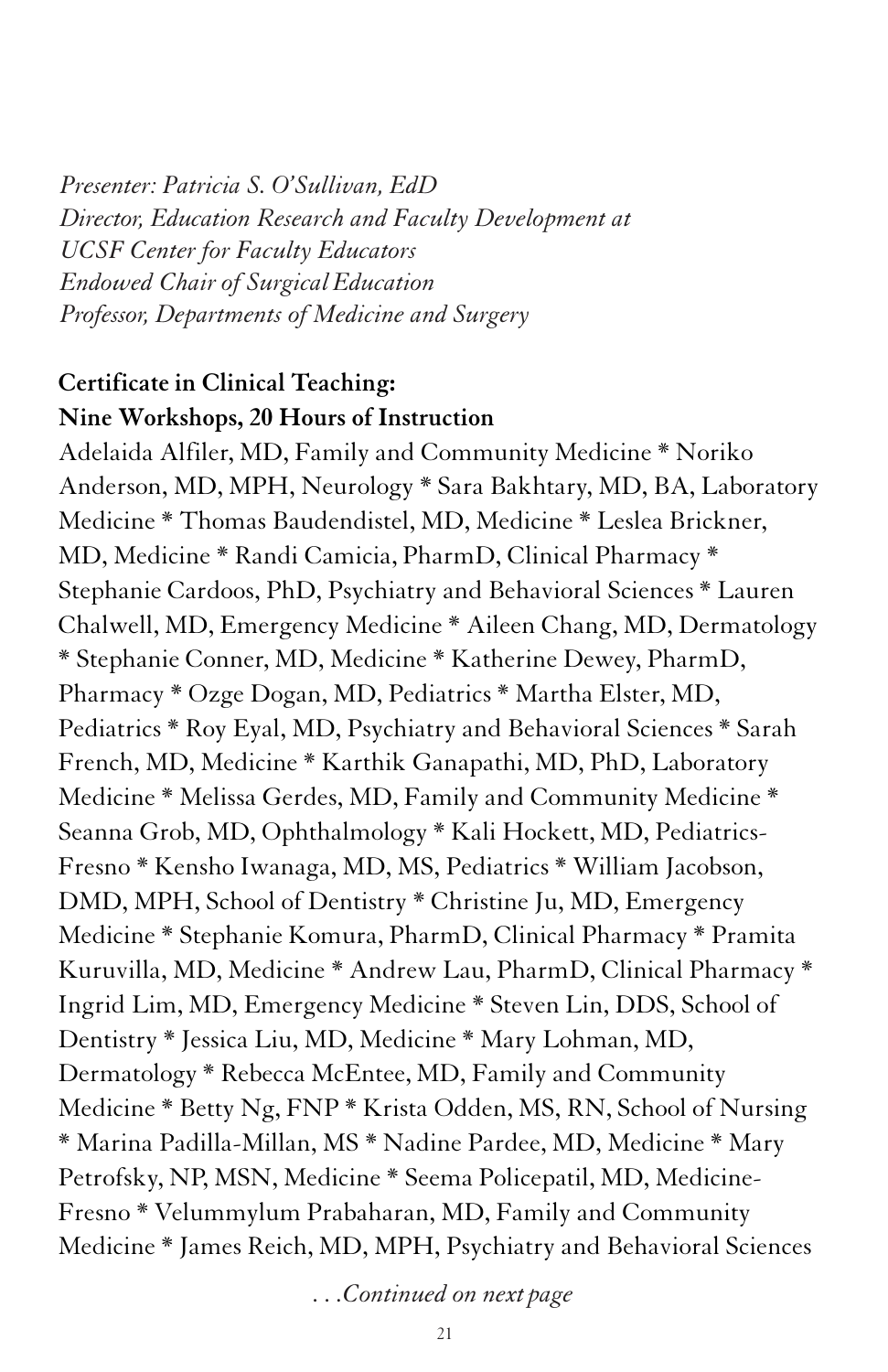Nardine Riegels, MD, Medicine \* Molly Rosenthal, MD, Medicine \* Rubina Saini, MD \* Sarah Schechter, MD, Pediatrics \* Nadia Shaheen, DDS \* Noemi Spinazzi, MD, Pediatrics \* Po-Yi Paul Su, MD, Anesthesia \* Mariamawit Tamerat, MD, Pediatrics \* Lydia Tinajero-Deck, MD, Pediatrics \* Krystal Vasoya, MD, Pediatrics \* Amy Willats, MSN, School of Nursing \* April Zaat, MD, Pediatrics

### **Certificate in Education Leadership: Eight Workshops, 21 Hours of Instruction**

Kristin Amlie, PT, Environment, Health and Safety \* Alexa Greenstein, RN, MSN, FNP-C, Neurosurgery \* Seanna Grob, MD, Ophthalmology \* Natalie Hastings, DMD, School of Dentistry \* Michele Herman, MD, Family and Community Medicine \* Gillian Hirst, PhD, Surgery \* Kensho Iwanaga, MD, MS, Pediatrics \* Pramita Kuruvilla, MD, Medicine \* Lorriana Leard, MD, Medicine \* Kala Mehta, DSc, MPH, Epidemiology and Biostatistics \* Sara Sani, MD, Medicine \* David Scarbeary-Simmons, MPA, BS, Medicine \* Jina Sinskey, MD, Anesthesia \* Petra Steinbuchel, MD, Psychiatry and Behavioral Sciences

### **Certificate in General Teaching: Nine Workshops, 33 Hours of Instruction**

Steve Braunstein, MD, PhD, Radiation Oncology \* Denise Chang, MD, Anesthesia and Perioperative Care \* Chi Chu, MD, MAS, Medicine \* Taylor Devens, PharmD, Clinical Pharmacy \* Jonathan Duong, MD, Medicine \* Odinakachukwu Ehie, MD, Anesthesia and Perioperative Care \* Martha Elster, MD, Pediatrics \* Robin Goldman, MD, Medicine \* David Gordon, MD, MPH, Pediatrics \* Mary-Kate Hayward, PhD, Surgery \* Yvonne Kelly, MD, Surgery \* Barbie Klein, PhD, Anatomy \* Stephanie Komura, PharmD, Clinical Pharmacy \* Mary Lee, FNP \* Brian Lin, MD, Emergency Medicine \* Catherine Lomen-Hoerth, MD, PhD, Neurology \* Matthew Meyers, MD, MPH, Pediatrics \* Sampeter Odera, DMD, MD, School of Dentistry \* Marina Padilla-Millan, MS \* James Reich, MD, MPH, Psychiatry and Behavioral Sciences \* Nardine Riegels, MD, Medicine \* Nina Riggins, MD, Neurology \* Leticia Rolón, MD, Medicine

*. . .Continued on next page*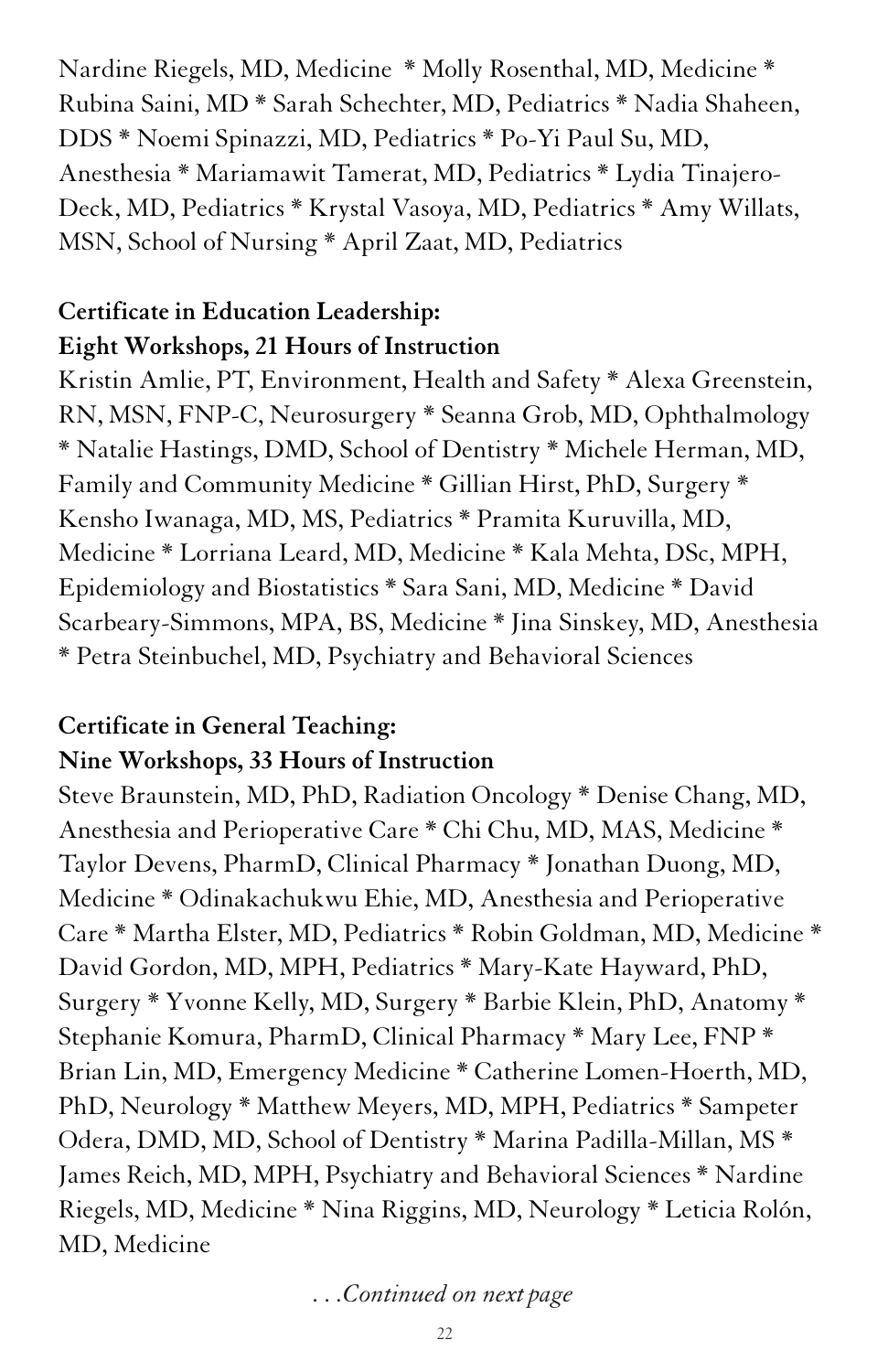Sara Sani, MD, Medicine \* Alan Shindel, MD, MAS, Urology \* Po-Yi Paul Su, MD, Anesthesia and Perioperative Care \* Rupa Tuan, PhD, Cellular Molecular Pharmacy

### **Certificate in Interprofessional Teaching: Nine Workshops, 27 Hours of Instruction**

Valerie Clinard, PharmD, Clinical Pharmacy \* Kirk Pappas, MD, Family and Community Medicine

### **Certificate in Simulation Teaching: Seven Workshops, 23.5 Hours of Instruction**

Robin Corelli, PharmD, Clinical Pharmacy \* Monica Harbell, MD, Anesthesia and Perioperative Care \* Christine Ju, MD, Emergency Medicine \* Stephanie Komura, PharmD, Clinical Pharmacy

### **Mini-Certificate in Simulation Teaching: Two Workshops, 6.5 Hours of Instruction**

Rebecca Backer, RN, BSN \* Kimberly Branciforte, RN, MSN, Outreach Education Pediatrics \* Jenna Essakow, MD, Pediatrics \* Tiffany Hwang, PharmD, Pharmacy \* Christine Ju, MD, Emergency Medicine \* Mohammad Karimzada, MD, Surgery \* Stephanie Komura, PharmD, Clinical Pharmacy \* Sarah Lau-Braunhut, MD, Pediatrics \* Cindy Tran, MD, Pediatrics \* Alexander Werne, MD, Pediatrics \* Gabriela Young, PharmD, Clinical Pharmacy

### **Certificate in Teaching for Equity and Inclusion: Eight Workshops, 22.5 Hours of Instruction** Kristin Amlie, PT \* Pramita Kuruvilla, MD, Medicine

### **Certificate in Teaching Quality Improvement and Patient Safety: Eight Workshops, 21.5 Hours of Instruction**

Shelley Fung-Yeung, MD, Medicine \* Rosa Guerra, MD, Obstetrics, Gynecology and Reproductive Sciences \* Lynda Nguyen, PharmD, Clinical Pharmacy \* Kirk Pappas, MD, Family and Community Medicine